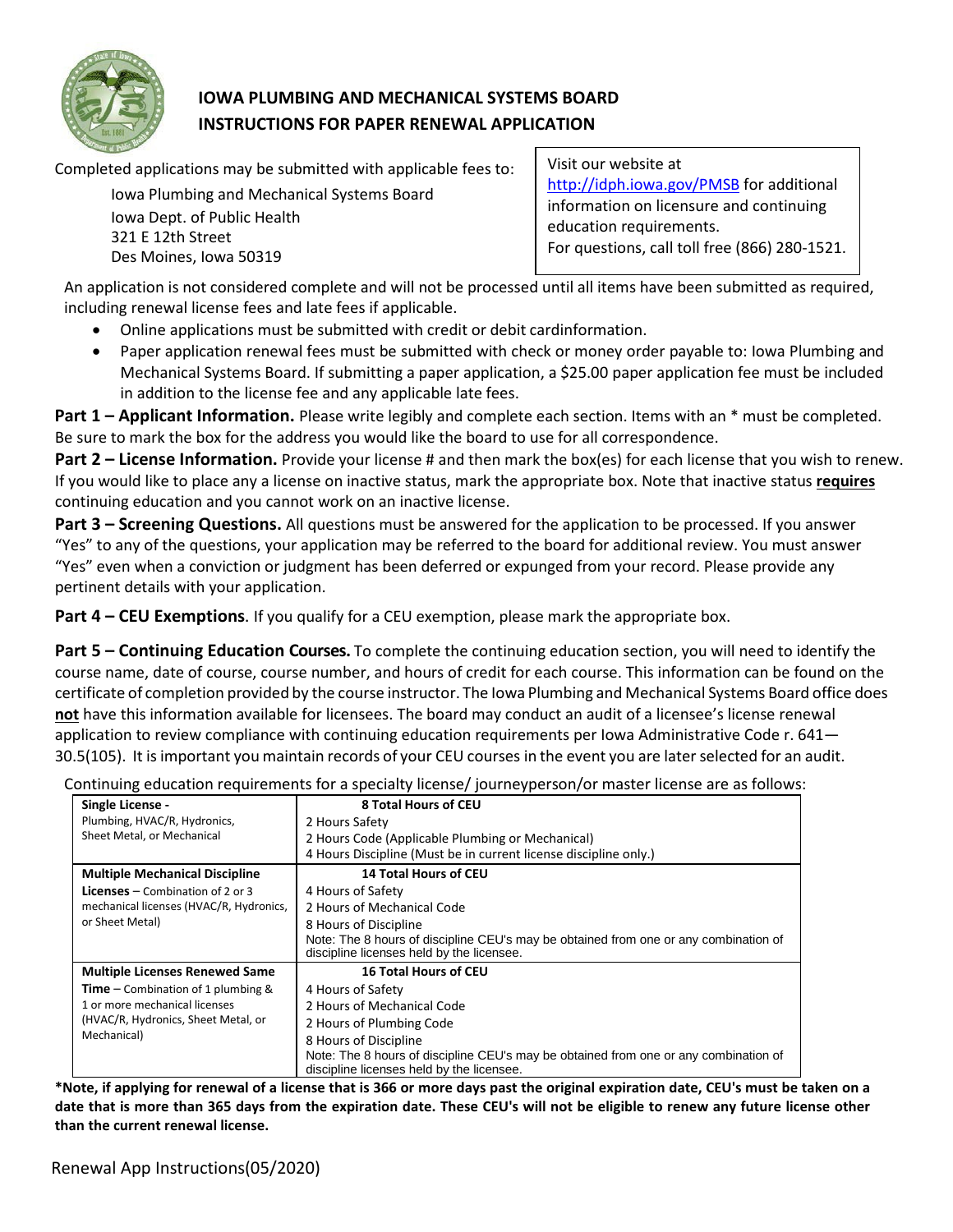**Apprentice Renewal.** To complete an apprentice renewal, update any changes to the US Department of Labor sponsorship information. There are no CEU requirements for an apprentice license. However, if more than 60 months have elapsed since the start date of your apprenticeship, your status will be confirmed with the US Department of Labor prior to issuance of the renewal license.

**Medical Gas Piping Installer Certification Renewal.** To renew a Medical Gas Piping Certification, fill out the details in Part 6. Provide your certification number, expiration date, and brazing number and expiration date. No continuing education hours are required for medical gas piping certification as you must maintain current certification to renew.

## **Journeyperson/Master Renewal by Examination Option –**

If a license has lapsed by more than 365 from the original expiration date, a licensee may renew by retaking continuing education hours or by sitting for the discipline examination. This section of the application should be used for those wishing to renew after completing an examination.

**Part 7 - Applicant's Signature.** Read the statement, sign and date the application. An applicant is responsible for the accuracy of the data, regardless of who completes and submits the applicant's licensure application.

| <b>Expiration Date of License</b>                                                                                                                                                                                                                                                                                                                                                                                                 |                                                                                | <b>Apprentice, Inactive</b><br>& Specialty Licenses                                                                                                                                                                                 | <b>Medical</b><br>Journeyperson<br><b>Gas Piping</b> |          | <b>Master</b>              | Inactive Master/<br><b>Active Journey</b> |  |  |  |
|-----------------------------------------------------------------------------------------------------------------------------------------------------------------------------------------------------------------------------------------------------------------------------------------------------------------------------------------------------------------------------------------------------------------------------------|--------------------------------------------------------------------------------|-------------------------------------------------------------------------------------------------------------------------------------------------------------------------------------------------------------------------------------|------------------------------------------------------|----------|----------------------------|-------------------------------------------|--|--|--|
| 6/30/2020                                                                                                                                                                                                                                                                                                                                                                                                                         |                                                                                | \$50.00                                                                                                                                                                                                                             | \$75.00                                              | \$180.00 | \$240.00                   | \$230.00                                  |  |  |  |
| Paper Application Fee - A \$25.00 paper application fee is required for each paper application submitted. A<br>paper application received without the fee included will be returned as incomplete.                                                                                                                                                                                                                                |                                                                                |                                                                                                                                                                                                                                     |                                                      |          |                            |                                           |  |  |  |
| Multiple License Discount - A "combined license" of more than one active master, contractor, or journeyperson<br>license in one or multiple disciplines held by the same individual will be given a 30% discount on the sum total of the<br>separate license fees. All licenses must be purchased on the same day and be for the same person. The paper<br>application fee and any late fees are NOT subject to the 30% discount. |                                                                                |                                                                                                                                                                                                                                     |                                                      |          |                            |                                           |  |  |  |
|                                                                                                                                                                                                                                                                                                                                                                                                                                   |                                                                                | Late Fees - An application postmarked on or after August 1 after the license expiration date will be considered late<br>and will not be processed without appropriate late fees. The late fee is not eligible for the 30% discount. |                                                      |          |                            |                                           |  |  |  |
| Days Late                                                                                                                                                                                                                                                                                                                                                                                                                         | <b>Fees Due</b>                                                                |                                                                                                                                                                                                                                     |                                                      |          | <b>New Expiration Date</b> | <b>Eligible to Work</b>                   |  |  |  |
| \$0.00 Late Fee $+$ cost of renewal license per discipline<br>July 1, 2020<br>06/30/2023<br>Yes.                                                                                                                                                                                                                                                                                                                                  |                                                                                |                                                                                                                                                                                                                                     |                                                      |          |                            |                                           |  |  |  |
| August 1, 2020                                                                                                                                                                                                                                                                                                                                                                                                                    | \$60.00 Late Fee + cost of renewal license per discipline<br>06/30/2023<br>Yes |                                                                                                                                                                                                                                     |                                                      |          |                            |                                           |  |  |  |
| September 1, 2020                                                                                                                                                                                                                                                                                                                                                                                                                 |                                                                                | \$100.00 Late Fee + cost of renewal license per discipline<br>06/30/2023                                                                                                                                                            |                                                      |          |                            |                                           |  |  |  |
| July 1, 2021                                                                                                                                                                                                                                                                                                                                                                                                                      |                                                                                | Full fee due. Not entitled to discount. No late fees.                                                                                                                                                                               |                                                      |          | 06/30/2023                 | <b>No</b>                                 |  |  |  |

#### **Fee Information -** Fees apply per license per discipline.

## **License Expired More Than One Year Ago**

If your license expired more than one year ago, you will pay the full fee amount. You are not eligible for a multi-license discount, however, no late fees are charged. Include the paper application fee unless you are completing the application online.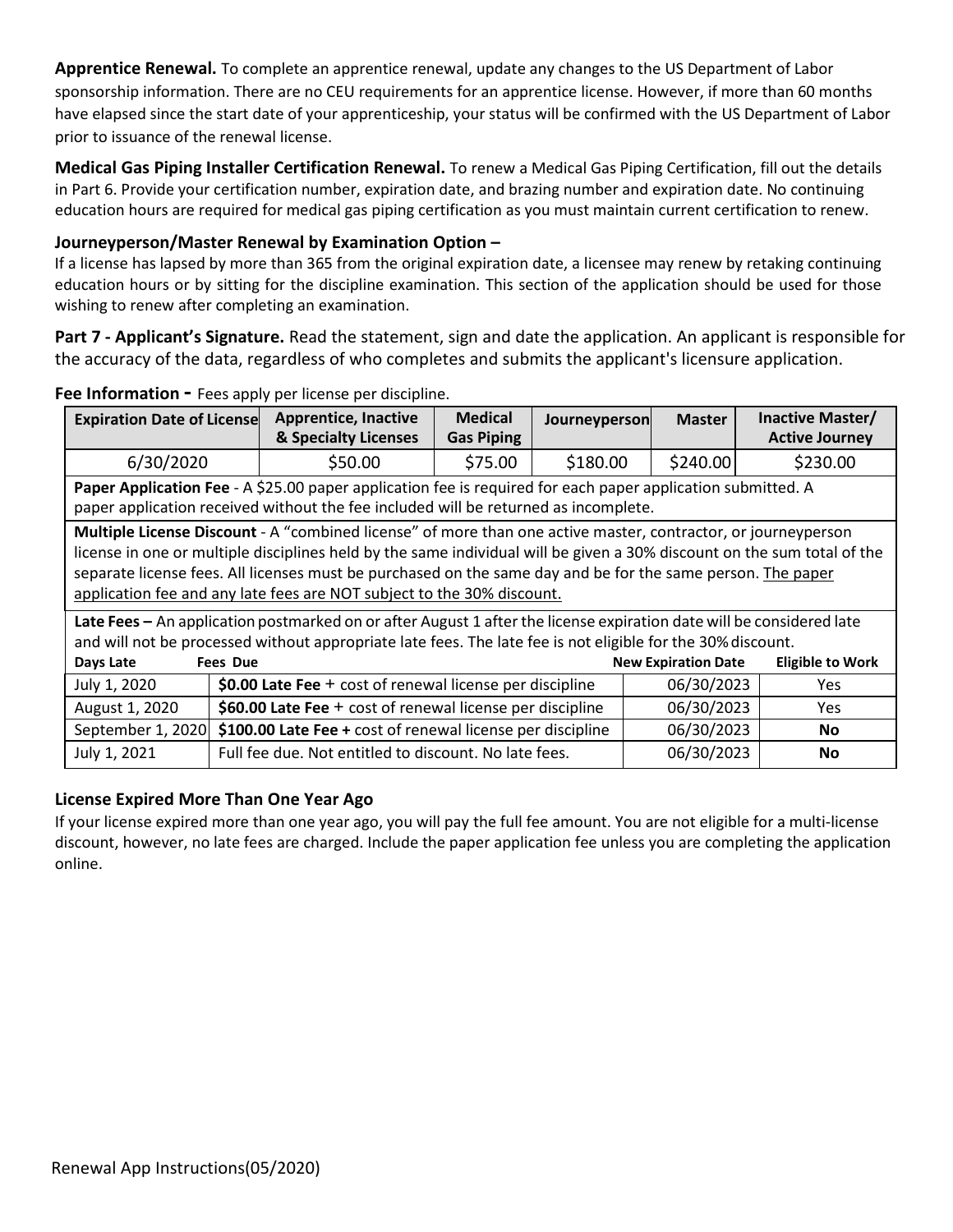#### **Renewal Fee Calculation Worksheet**

|           |         | Fees: June 30, 2020 expiration date of license                                                                                                                                                                                                                                                                           |
|-----------|---------|--------------------------------------------------------------------------------------------------------------------------------------------------------------------------------------------------------------------------------------------------------------------------------------------------------------------------|
|           |         | License #1 renewal fee (either \$50, \$75, \$180, \$240, or \$230 based on license type)                                                                                                                                                                                                                                 |
| $\ddot{}$ |         | License #2 renewal fee (either \$50, \$75, \$180, \$240, or \$230 based on license type)                                                                                                                                                                                                                                 |
| $\ddot{}$ |         | License #3 renewal fee (either \$50, \$75, \$180, \$240, or \$230 based on license type)                                                                                                                                                                                                                                 |
|           |         | <b>Subtotal</b>                                                                                                                                                                                                                                                                                                          |
|           | $X$ .70 | Multiply subtotal above by .70 if renewing more than 1 active journey, master, or contractor<br>licenses at same time for same person. This is your license fee with discount. Apprentice,<br>specialty, inactive, or medical gas certification licenses are not eligible for discount.<br><b>Subtotal with discount</b> |
|           | $+ $25$ | Add paper application fee                                                                                                                                                                                                                                                                                                |
| $\ddot{}$ |         | Add late fee for license #1 (\$60 in August or \$100 if postmarked on or after September)                                                                                                                                                                                                                                |
| $\ddot{}$ |         | Add late fee for license #2 (\$60 in August or \$100 if postmarked on or after September)                                                                                                                                                                                                                                |
| $\ddot{}$ |         | Add late fee for license #3 (\$60 in August or \$100 if postmarked on or after September)                                                                                                                                                                                                                                |
|           |         | <b>Total Amount Due for paper application</b>                                                                                                                                                                                                                                                                            |

|        | Fees: License Expired More Than One Year Ago                                             |  |  |  |  |  |  |
|--------|------------------------------------------------------------------------------------------|--|--|--|--|--|--|
|        | License #1 renewal fee (either \$50, \$75, \$180, \$240, or \$230 based on license type) |  |  |  |  |  |  |
|        | License #2 renewal fee (either \$50, \$75, \$180, \$240, or \$230 based on license type) |  |  |  |  |  |  |
|        | License #3 renewal fee (either \$50, \$75, \$180, \$240, or \$230 based on license type) |  |  |  |  |  |  |
|        | <b>Subtotal</b>                                                                          |  |  |  |  |  |  |
| + \$25 | Add paper application fee                                                                |  |  |  |  |  |  |
|        | <b>Total Amount Due for paper application</b>                                            |  |  |  |  |  |  |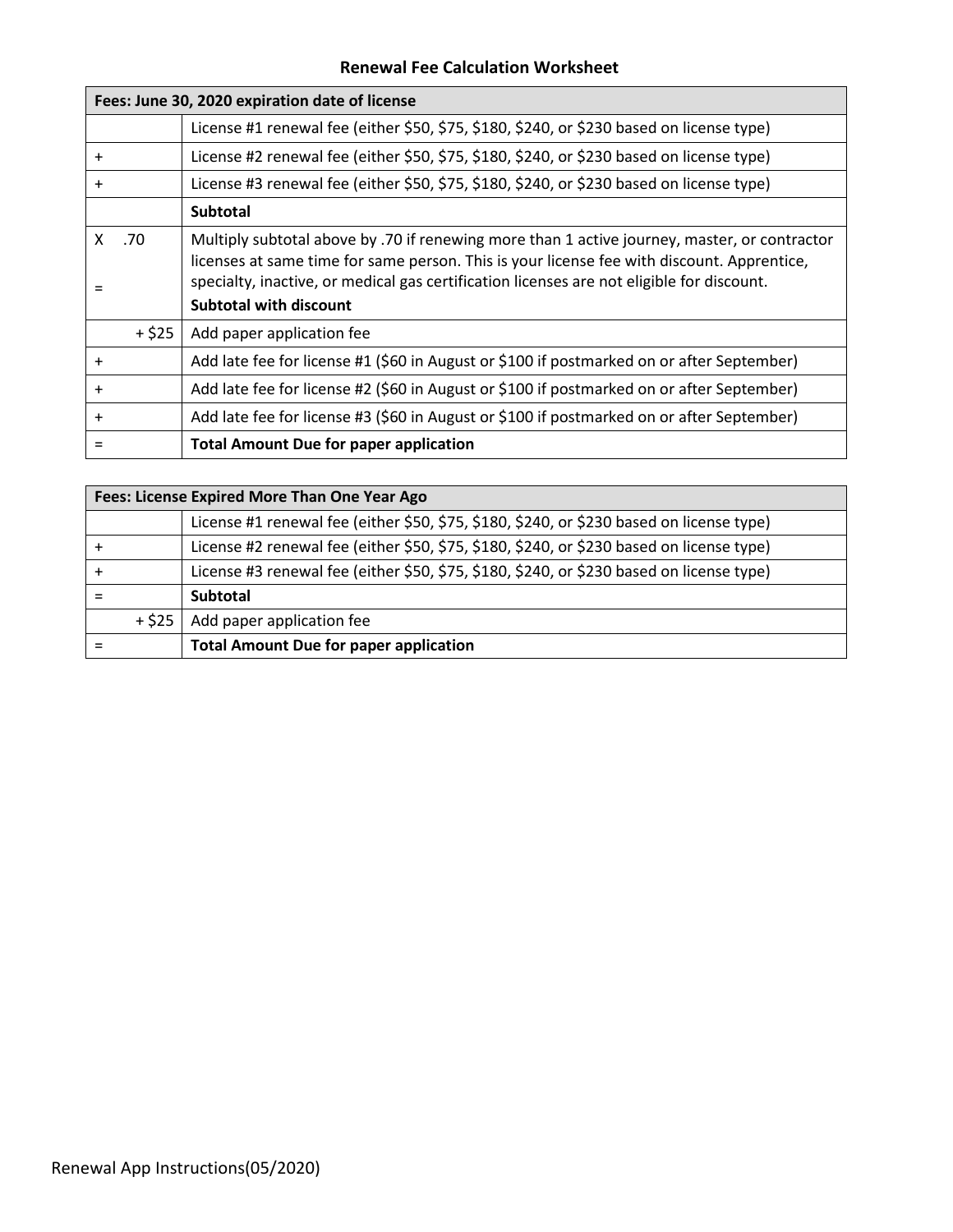

# **Iowa Plumbing & Mechanical Systems Board Renewal Application**

SUBMIT COMPLETED APPLICATIONS WITH PAYMENT TO:

Iowa Plumbing & Mechanical Systems Board Office

321 E 12th Street

Des Moines, IA 50319

**Part 1 - Applicant Information -** All items indicated with an \* must be completed.

| Name (First, MI, Last)*                                                                                                                                                                           |                       |         | Telephone*(            |                          |
|---------------------------------------------------------------------------------------------------------------------------------------------------------------------------------------------------|-----------------------|---------|------------------------|--------------------------|
| Personal Mailing Address*                                                                                                                                                                         |                       |         | E-mail Address         |                          |
| $City*$                                                                                                                                                                                           | State*                | County* |                        | Zip Code*                |
| <b>Business Name</b>                                                                                                                                                                              |                       |         | Telephone (            |                          |
| <b>Business Address</b>                                                                                                                                                                           |                       |         |                        |                          |
| <b>Business City</b>                                                                                                                                                                              | <b>Business State</b> |         | <b>Business County</b> | <b>Business Zip Code</b> |
| Please check which address to send correspondence: Personal $\Box$ Business $\Box$<br>**The city and state of this address may be listed on public portal search along with your license details. |                       |         |                        |                          |

**Privacy Act Notice:** Disclosure of your Social Security Number is required by 42 U.S.C. § 666(a)(13), Iowa Code §252J.8(1), §261.126(1), and §272D.8(1). The number will be used in connection with the collection of child support obligations, college student loan obligations, and debts owed to the state of Iowa, and as an internal means to accurately identify licensees, and may also be shared with taxing authorities as allowed by law including Iowa Code § 421.18.

| Social Security Number * | Date of Birth * |
|--------------------------|-----------------|
|                          |                 |

# **Part 2 – License Information**

| <b>Discipline Licenses</b><br>Provide license # and for each license being renewed please check the box. If you would like to renew to a<br>new mechanical license, check the box marked mechanical. You must have a current HVAC/R & Hydronics license. |                                  |                                                      |                      |                       |  |  |  |  |  |  |
|----------------------------------------------------------------------------------------------------------------------------------------------------------------------------------------------------------------------------------------------------------|----------------------------------|------------------------------------------------------|----------------------|-----------------------|--|--|--|--|--|--|
| License #                                                                                                                                                                                                                                                | #                                |                                                      |                      |                       |  |  |  |  |  |  |
| $\Box$ Apprentice                                                                                                                                                                                                                                        | $\Box$ Service Technician HVAC   | $\Box$ Private School or College Routine Maintenance |                      |                       |  |  |  |  |  |  |
| Disconnect/Reconnect Plumbing Technician<br>$\Box$ Hearth Systems<br>$\Box$ Medical Gas Piping Certification<br>ப                                                                                                                                        |                                  |                                                      |                      |                       |  |  |  |  |  |  |
| Journeyperson                                                                                                                                                                                                                                            | $\Box$ Plumbing<br>$\Box$ HVAC/R | Hydronics<br>□                                       | Mechanical           | $\Box$ Sheet Metal    |  |  |  |  |  |  |
| Master                                                                                                                                                                                                                                                   | Plumbing<br>$\Box$ HVAC/R<br>□   | $\Box$ Hydronics                                     | $\square$ Mechanical |                       |  |  |  |  |  |  |
| Inactive Master/<br>Active Journeyperson                                                                                                                                                                                                                 | Plumbing<br>$\Box$ HVAC/R<br>□   | $\Box$ Hydronics                                     | $\square$ Mechanical |                       |  |  |  |  |  |  |
| I wish to make the<br>following licenses inactive<br>(CEUS required):                                                                                                                                                                                    | $\Box$ Plumbing<br>$\Box$ HVAC/R | Hydronics<br>□                                       | Mechanical<br>□      | $\square$ Sheet Metal |  |  |  |  |  |  |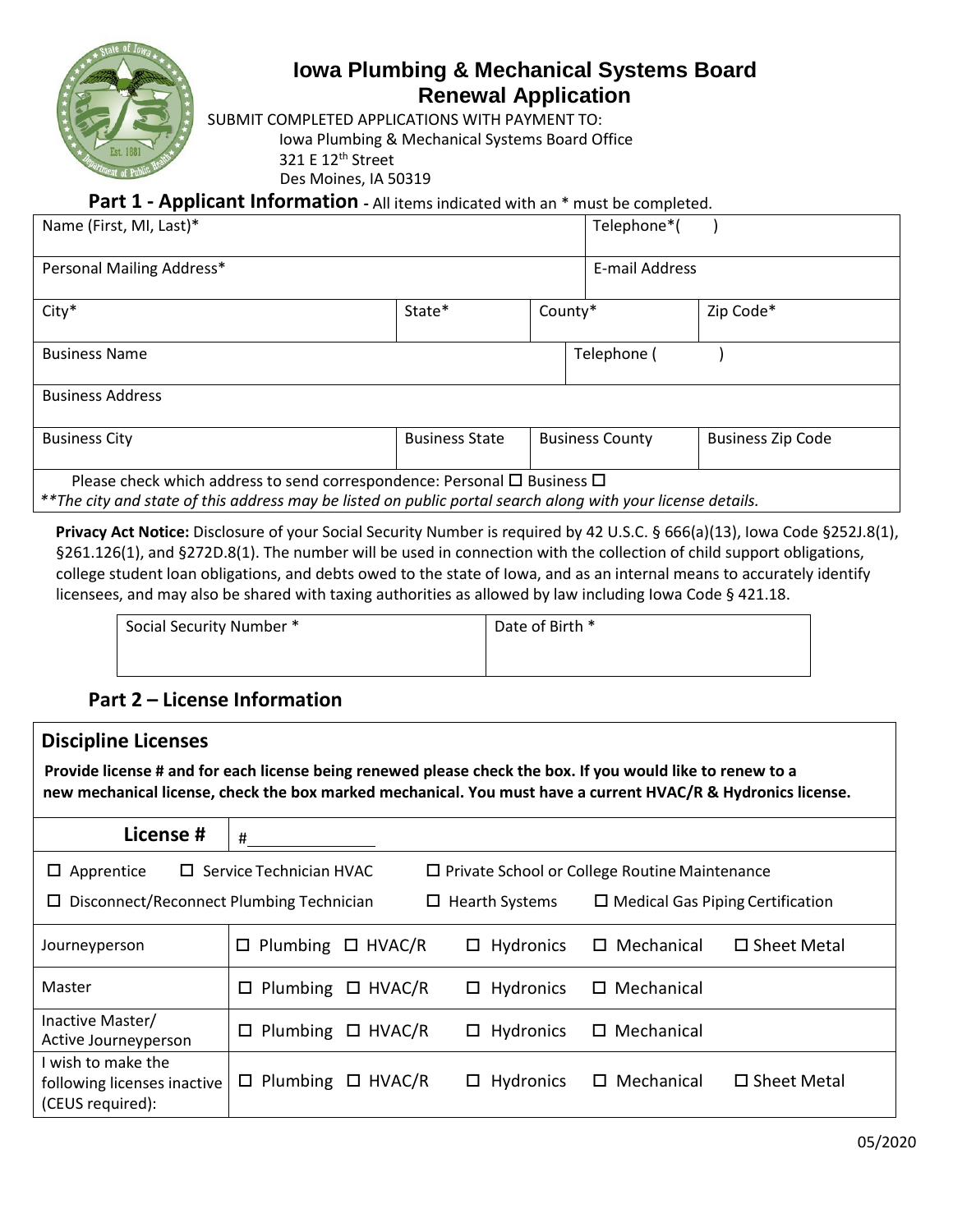## **Part 3 – Screening Questions \* (All Required)**

**The following questions must be answered.** If you answer "Yes" to questions below (1) attach a signed letter of explanation providing the details of the incident, (2) attach a copy of any court ordered evaluations, showing completion and recommendations, and (3) attach a copy of all official court documents regarding your conviction/malpractice suit, including final disposition and/or settlement. Your application will be referred to the Iowa Plumbing and Mechanical Systems Board for review. You must answer "Yes" even when a conviction or judgment has been deferred or expunged from your record.

| During the previous licensing period, did you develop a medical condition, which in any way impairs or<br>limits your ability to perform the duties of this profession? Medical Condition means any physiological,<br>mental, or psychological condition, impairment, or disorder, including drug addiction and alcoholism. | $\Box$ Yes<br>$\Box$ No |
|-----------------------------------------------------------------------------------------------------------------------------------------------------------------------------------------------------------------------------------------------------------------------------------------------------------------------------|-------------------------|
| During the previous licensing period, did you engage in the illegal or improper use of drugs or other<br>chemical substances?                                                                                                                                                                                               | $\Box$ Yes<br>$\Box$ No |
| During the previous licensing period, were you convicted of, or entered a plea of no contest to a<br>misdemeanor or felony crime? (Other than minor traffic violations with fines under \$250). You<br>must answer YES, if the court expunged the matter or the court deferred judgment.                                    | $\Box$ Yes<br>$\Box$ No |
| During the previous licensing period, did any state or other jurisdiction of the United States or any other<br>nation limit, restrict, warn, censure, place on probation, suspend, revoke, or otherwise discipline a<br>professional license, permit, registration, or certification issued to you?                         | $\Box$ Yes<br>$\Box$ No |
| During the previous licensing period, were there judgments or settlements paid on your behalf as a result<br>of a professional liability case?                                                                                                                                                                              | $\Box$ Yes<br>$\Box$ No |
| During the previous licensing period, did you have a license, permit, registration, or certification denied,<br>suspended, revoked, or otherwise disciplined by a certification body?                                                                                                                                       | $\Box$ Yes<br>$\Box$ No |
| If answering Yes to any of the above questions, please explain. Attach additional sheets if necessary.                                                                                                                                                                                                                      |                         |

| <b>Part 4: CEU Exemptions</b>                                                                                                                                                                                                                                                                                                                                                                                                                                             |
|---------------------------------------------------------------------------------------------------------------------------------------------------------------------------------------------------------------------------------------------------------------------------------------------------------------------------------------------------------------------------------------------------------------------------------------------------------------------------|
| I was licensed as an apprentice and successfully passed the examination and became licensed as a journeyperson<br>ப<br>and this is my first renewal.                                                                                                                                                                                                                                                                                                                      |
| $\Box$ I served honorably on active duty in the military during the licensing period.                                                                                                                                                                                                                                                                                                                                                                                     |
| I reside in another state or district having continuing education requirements for the discipline and I met the<br>ப<br>requirement of that state or district.                                                                                                                                                                                                                                                                                                            |
| I was a government employee working in the licensee's specialty and assigned to duty outside the United States.                                                                                                                                                                                                                                                                                                                                                           |
| $\Box$ I was absent from the state but engaged in active practice under circumstances approved by the board.                                                                                                                                                                                                                                                                                                                                                              |
| I obtained a specialty, journeyperson, or master license with less than one year remaining in the continuing education<br>compliance period (applies to NEW licensees only - does not apply to individuals who renew late or reinstate a lapsed<br>license). This exemption shall apply only to the licensee's first renewal of that license and only to each license that was<br>issued with less than one year remaining in the continuing education compliance period. |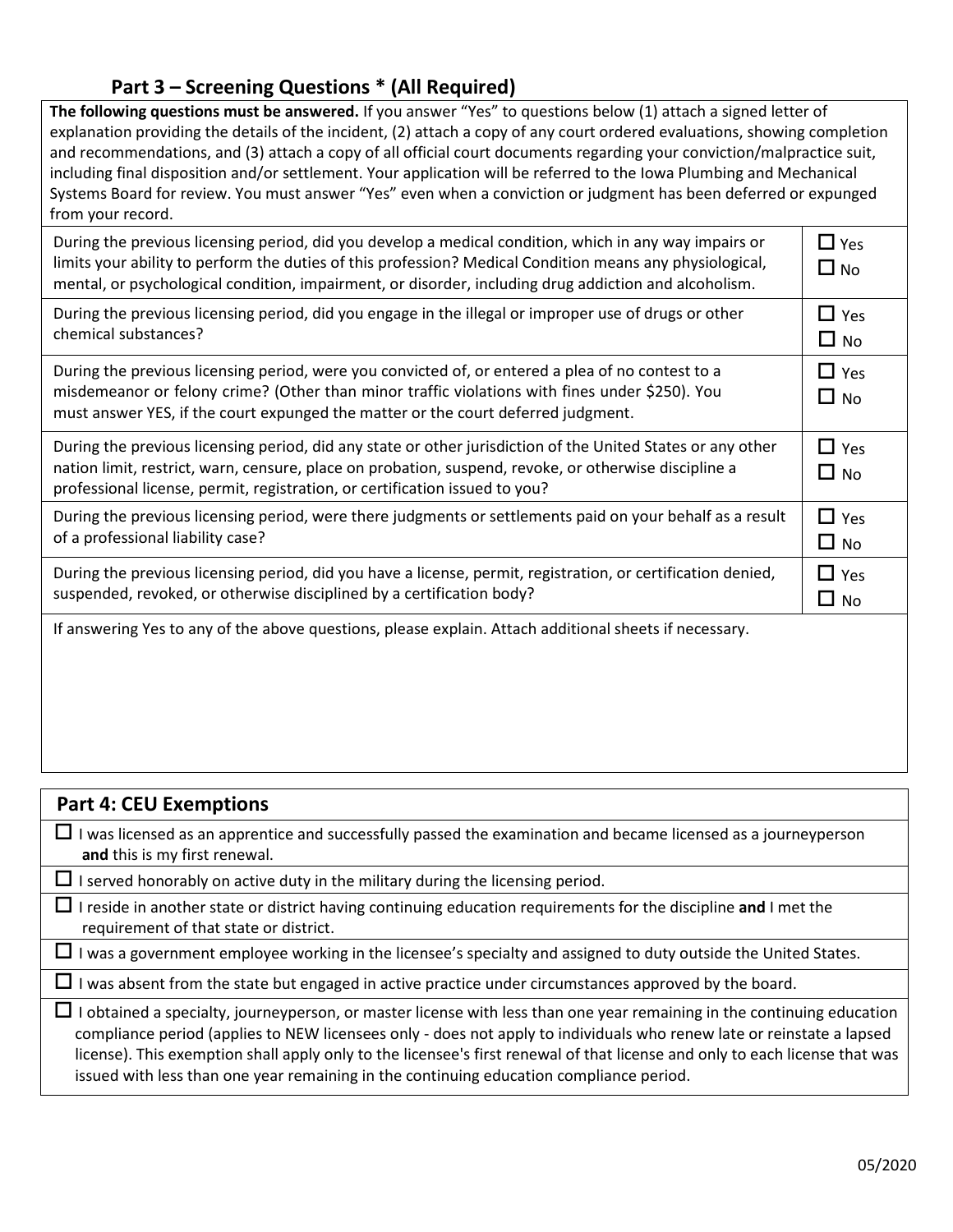# **Part 5 –Continuing EducationCourses**

|                                      | Continuing Education Hours for Journeyperson/Master/Specialty License Renewal<br>To complete the Continuing Education section below, identify the course name, course number and hours of credit for each course.<br>audit of a licensee's license renewal application to review compliance with continuing education requirements. For a renewal<br>the original license expiration date. |                        |                                            |            |        |           |  |                     | Please note per Iowa Administrative Code r. 641-30.5(105) Audit of continuing education requirements. The board may conduct an<br>application more than 366 days past the expiration date, provide CEU information or examination information. *Note, if applying for<br>renewal at 366 or more days past the original expiration date, CEU's must be taken on or after a date that is more than 365 days after |
|--------------------------------------|--------------------------------------------------------------------------------------------------------------------------------------------------------------------------------------------------------------------------------------------------------------------------------------------------------------------------------------------------------------------------------------------|------------------------|--------------------------------------------|------------|--------|-----------|--|---------------------|-----------------------------------------------------------------------------------------------------------------------------------------------------------------------------------------------------------------------------------------------------------------------------------------------------------------------------------------------------------------------------------------------------------------|
| <b>Course</b><br><b>Number: CEUC</b> |                                                                                                                                                                                                                                                                                                                                                                                            |                        | <b>Course Name:</b>                        |            |        |           |  | <b>Course Date:</b> |                                                                                                                                                                                                                                                                                                                                                                                                                 |
|                                      | Please identify the number of hours for each selection below:                                                                                                                                                                                                                                                                                                                              |                        |                                            |            |        |           |  |                     |                                                                                                                                                                                                                                                                                                                                                                                                                 |
| Safety                               | <b>Plumbing Code</b>                                                                                                                                                                                                                                                                                                                                                                       | <b>Mechanical Code</b> |                                            | Mechanical | HVAC/R | Hydronics |  | <b>Sheet Metal</b>  | Plumbing                                                                                                                                                                                                                                                                                                                                                                                                        |
| <b>Course</b>                        |                                                                                                                                                                                                                                                                                                                                                                                            |                        | <b>Course Name:</b>                        |            |        |           |  | <b>Course Date:</b> |                                                                                                                                                                                                                                                                                                                                                                                                                 |
| <b>Number: CEUC</b>                  |                                                                                                                                                                                                                                                                                                                                                                                            |                        |                                            |            |        |           |  |                     |                                                                                                                                                                                                                                                                                                                                                                                                                 |
|                                      | Please identify the number of hours for each selection below:                                                                                                                                                                                                                                                                                                                              |                        |                                            |            |        |           |  |                     |                                                                                                                                                                                                                                                                                                                                                                                                                 |
| Safety                               | <b>Plumbing Code</b>                                                                                                                                                                                                                                                                                                                                                                       | <b>Mechanical Code</b> |                                            | Mechanical | HVAC/R | Hydronics |  | <b>Sheet Metal</b>  | Plumbing                                                                                                                                                                                                                                                                                                                                                                                                        |
| <b>Course</b><br><b>Number: CEUC</b> |                                                                                                                                                                                                                                                                                                                                                                                            |                        | <b>Course Name:</b>                        |            |        |           |  | <b>Course Date:</b> |                                                                                                                                                                                                                                                                                                                                                                                                                 |
|                                      | Please identify the number of hours for each selection below:                                                                                                                                                                                                                                                                                                                              |                        |                                            |            |        |           |  |                     |                                                                                                                                                                                                                                                                                                                                                                                                                 |
| Safety                               | <b>Plumbing Code</b>                                                                                                                                                                                                                                                                                                                                                                       | <b>Mechanical Code</b> |                                            | Mechanical | HVAC/R | Hydronics |  | <b>Sheet Metal</b>  | Plumbing                                                                                                                                                                                                                                                                                                                                                                                                        |
| <b>Course Number:</b><br><b>CEUC</b> |                                                                                                                                                                                                                                                                                                                                                                                            |                        | <b>Course Name:</b>                        |            |        |           |  | <b>Course Date:</b> |                                                                                                                                                                                                                                                                                                                                                                                                                 |
|                                      | Please identify the number of hours for each selection below:                                                                                                                                                                                                                                                                                                                              |                        |                                            |            |        |           |  |                     |                                                                                                                                                                                                                                                                                                                                                                                                                 |
| Safety                               | <b>Plumbing Code</b>                                                                                                                                                                                                                                                                                                                                                                       | <b>Mechanical Code</b> |                                            | Mechanical | HVAC/R | Hydronics |  | <b>Sheet Metal</b>  | Plumbing                                                                                                                                                                                                                                                                                                                                                                                                        |
| <b>Course Number:</b><br><b>CEUC</b> |                                                                                                                                                                                                                                                                                                                                                                                            |                        | <b>Course Name:</b><br><b>Course Date:</b> |            |        |           |  |                     |                                                                                                                                                                                                                                                                                                                                                                                                                 |
|                                      | Please identify the number of hours for each selection below:                                                                                                                                                                                                                                                                                                                              |                        |                                            |            |        |           |  |                     |                                                                                                                                                                                                                                                                                                                                                                                                                 |
| Safety                               | <b>Plumbing Code</b>                                                                                                                                                                                                                                                                                                                                                                       | <b>Mechanical Code</b> |                                            | Mechanical | HVAC/R | Hydronics |  | <b>Sheet Metal</b>  | Plumbing                                                                                                                                                                                                                                                                                                                                                                                                        |
| <b>Course Number:</b><br><b>CEUC</b> |                                                                                                                                                                                                                                                                                                                                                                                            |                        | <b>Course Name:</b>                        |            |        |           |  | <b>Course Date:</b> |                                                                                                                                                                                                                                                                                                                                                                                                                 |
|                                      | Please identify the number of hours for each selection below:                                                                                                                                                                                                                                                                                                                              |                        |                                            |            |        |           |  |                     |                                                                                                                                                                                                                                                                                                                                                                                                                 |
| Safety                               | <b>Plumbing Code</b>                                                                                                                                                                                                                                                                                                                                                                       | <b>Mechanical Code</b> |                                            | Mechanical | HVAC/R | Hydronics |  | <b>Sheet Metal</b>  | Plumbing                                                                                                                                                                                                                                                                                                                                                                                                        |
| <b>Course Number:</b><br><b>CEUC</b> |                                                                                                                                                                                                                                                                                                                                                                                            |                        | <b>Course Name:</b>                        |            |        |           |  | <b>Course Date:</b> |                                                                                                                                                                                                                                                                                                                                                                                                                 |
|                                      | Please identify the number of hours for each selection below:                                                                                                                                                                                                                                                                                                                              |                        |                                            |            |        |           |  |                     |                                                                                                                                                                                                                                                                                                                                                                                                                 |
| Safety                               | <b>Plumbing Code</b>                                                                                                                                                                                                                                                                                                                                                                       | <b>Mechanical Code</b> |                                            | Mechanical | HVAC/R | Hydronics |  | <b>Sheet Metal</b>  | Plumbing                                                                                                                                                                                                                                                                                                                                                                                                        |
| <b>Course Number:</b><br><b>CEUC</b> |                                                                                                                                                                                                                                                                                                                                                                                            |                        | <b>Course Name:</b>                        |            |        |           |  | <b>Course Date:</b> |                                                                                                                                                                                                                                                                                                                                                                                                                 |
|                                      | Please identify the number of hours for each selection below:                                                                                                                                                                                                                                                                                                                              |                        |                                            |            |        |           |  |                     |                                                                                                                                                                                                                                                                                                                                                                                                                 |
| Safety                               | <b>Plumbing Code</b>                                                                                                                                                                                                                                                                                                                                                                       | <b>Mechanical Code</b> |                                            | Mechanical | HVAC/R | Hydronics |  | <b>Sheet Metal</b>  | Plumbing                                                                                                                                                                                                                                                                                                                                                                                                        |
| <b>Course Number:</b><br><b>CEUC</b> |                                                                                                                                                                                                                                                                                                                                                                                            |                        | <b>Course Name:</b>                        |            |        |           |  | <b>Course Date:</b> |                                                                                                                                                                                                                                                                                                                                                                                                                 |
|                                      | Please identify the number of hours for each selection below:                                                                                                                                                                                                                                                                                                                              |                        |                                            |            |        |           |  |                     |                                                                                                                                                                                                                                                                                                                                                                                                                 |
| Safety                               | <b>Plumbing Code</b>                                                                                                                                                                                                                                                                                                                                                                       | <b>Mechanical Code</b> |                                            | Mechanical | HVAC/R | Hydronics |  | Sheet Metal         | Plumbing                                                                                                                                                                                                                                                                                                                                                                                                        |

*Attach additional sheets if necessary*